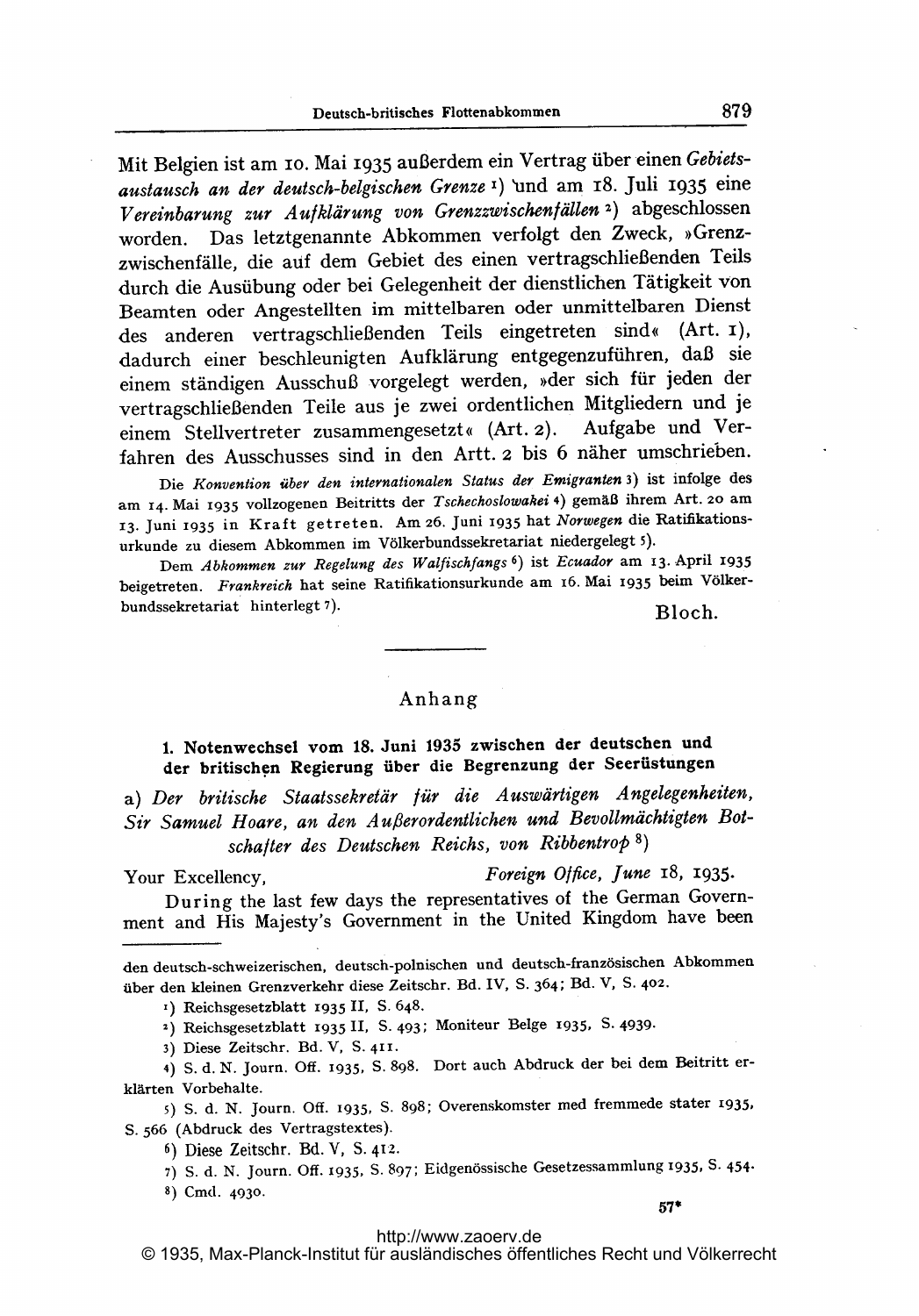engaged in conversations, the primary purpose of which has been to prepare the way for the holding of a general conference on the subject of the limitation of naval armaments. <sup>I</sup> have now much pleasure in notifying your Excellency of the formal acceptance by His Majesty's Government in the United Kingdom of the proposal of the German Government discussed at those conversations that the future strength of the German navy in relation to the aggregate naval strength of the Members of the British Commonwealth of Nations should be in the proportion Of <sup>35</sup> : ioo. His Majesty's Government in the United King- dom regard this proposal as <sup>a</sup> contribution of the greatest importance to the cause of future naval limitation. They further believe, that the agreement which they have now reached with the German Government, and which they regard as <sup>a</sup> permanent and definite agreement as from to-day between the two Governments, will facilitate the conclusion of a general agreement on the subject of naval limitation between all the naval Powers of the world.

2. His Majesty's Government in the United Kingdom also agree with the explanations which were furnished by the German representatives in the course of the recent discussions in London as to the method of application of this principle. These explanations may be summarised as follows:

(a) The ratio of  $35$ : 100 is to be a permanent relationship, *i. e.*, the total tonnage of the German fleet shall never exceed a percentage of 35 of the aggregate tonnage of the naval forces, as defined by treaty, of the Members of the British Commonwealth of Nations, or, if there should in future be no treaty limitations of this tonnage, a percentage of 35 of the aggregate of the actual tonnages of the Members of the British Commonwealth of Nations.

(b) If any future general treaty of naval limitation should not adopt the method of limitation by agreed ratios between the fleets of different Powers, the German Government will not insist on the incorporation of the ratio mentioned in the preceding sub-paragraph in such future general treaty, provided that the method therein adopted for the future limitation of naval armaments is such as to give Germany full guarantees that this ratio can be maintained.

(c) Germany will adhere to the ratio  $35$  : 100 in all circumstances, e. g., the ratio will not be affected by the construction of other Powers. If the general equilibrium of naval armaments, as normally maintained in the past, should be violently upset by any abnormal and exceptional construction by other Powers, the German Government reserve the right to invite His Majesty's Government in the United Kingdom to examine the new situation thus created.

(d) The German Government favour, in the matter of limitation of naval armaments, that system which divides naval vessels into categories, fixing the maximum tonnage and/or armament for vessels in each category, and allocates the tonnage to be allowed to each Power by categories of vessels. Consequently, in principle, and subject to  $(f)$  below, the German Government are prepared to apply the 35 per cent. ratio to the tonnage of each category of vessel to be maintained, and to make any variation of this ratio in <sup>a</sup> particular category or categories dependent on the arrangements to this end that may be arrived at in a future general treaty on naval limitation, such arrangements being based on the principle that any increase in one category would be compensated for by a corresponding reduction in others. If no general treaty on naval limitation should be concluded, or if the future general treaty should not contain provision creating limitation by categories, the manner and degree in which the German Government will have the right to vary the <sup>35</sup> per cent. ratio in one or more categories will be a matter for settlement by agreement between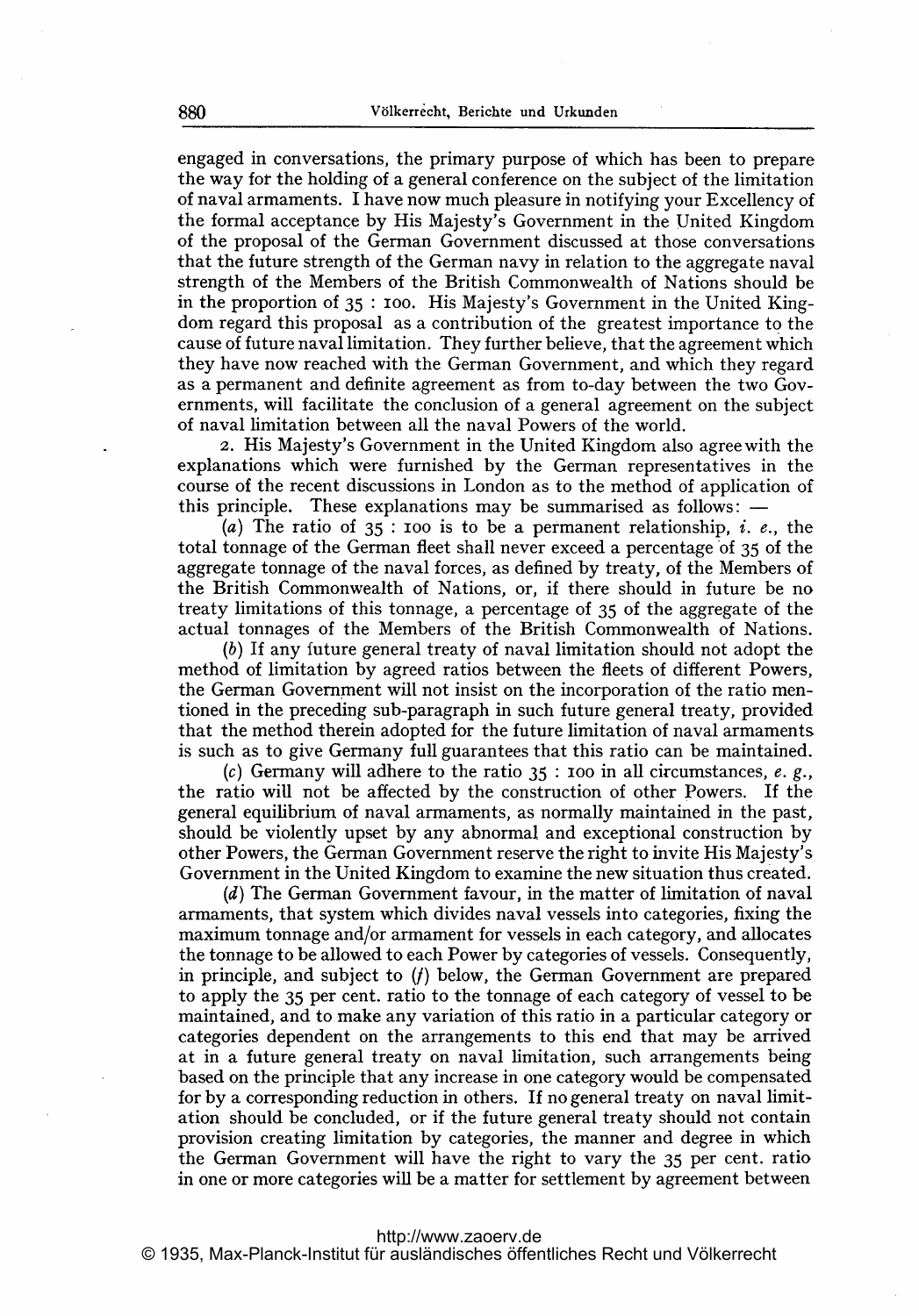the German Government and His. Majesty's Government in the United Kingdom, in the light of the naval situation then existing.

(e) If, and for so long as, other important naval Powers retain a single category for cruisers and destroyers, Germany shall enjoy the right to have <sup>a</sup> single category for these two classes of vessels, although she would prefer to see these classes in two categories.

 $(1)$  In the matter of submarines, however, Germany, while not exceeding the ratio Of 35 : ioo in respect of total tonnage, shall have the right to possess <sup>a</sup> submarine tonnage equal to the total submarine tonnage possessed by the Members of the British Commonwealth of Nations. The German Government, however, undertake that, except in the circumstances indicated in the immediately following sentence, Germany's submarine tonnage shall not exceed <sup>45</sup> per cent. of the total of that possessed by the Members of the British Commonwealth of Nations. The German Government reserve the right, in the event of a situation arising which in their opinion makes it necessary for Germany to avail herself of her right to a percentage of submarine tonnage exceeding the <sup>45</sup> per cent. above mentioned, to give notice to this effect to His Majesty's Government in the United Kingdom, and agree that the matter shall be the subject of friendly discussion before the German Government exercise that right.

(g) Since it is highly improbable that the calculation of the 35 per cent. ratio should give for each category of vessels tonnage figures exactly divisible by the maximum individual tonnage permitted for ships in that category, it may be necessary that adjustments should be made in order that Germany shall not be debarred from utilising her tonnage to the full. It has consequently been agreed that the German Government and His Majesty's Government in the United Kingdom will settle by common accord what adjustments are necessary for this purpose, and it is understood that this procedure shall not result in any substantial or permanent departure from the ratio  $35$ : 100 in respect of total strengths.

3. With reference to sub-paragraph  $(c)$  of the explanations set out above, <sup>I</sup> have the honour to inform you that His Majesty's Government in the United Kingdom have taken note of the reservation and recognise the right therein set out, on the understandig that the 35 : ioo ratio will be maintained in default of agreement to the contrary between the two Governments.

4. <sup>1</sup> have the honour to request your Excellency to inform me that the German Government agree that the proposal of the German Government has been correctly set out in the preceding paragraphs of this note.

<sup>I</sup> have the honour to be, &c.

#### SAMUEL HOARE.

b) Der Außerordentliche und Bevollmächtigte Botschafter des Deutschen Reiches, von Ribbentrop, an den britischen Staatssekretär für die Auswärtigen Angelegenheiten, Sir Samuel Hoare

London, den 18. Juni 1935.

Exzellenz,

ich beehre mich, Ew. Exzellenz den Empfang des Schreibens vom heutigen Tage zu bestätigen, in dem Sie die Freundlichkeit hatten, mir im Namen der Regierung Sr. Majestät im Vereinigten Königreich Folgendes mitzuteilen:

i. Während der letzten Tage haben die, Vertreter der Regierung des Deutschen Reiches und der Regierung Sr. Majestät im Vereinigten Königreich

1) Nach amtlicher Mitteilung.

### <http://www.zaoerv.de>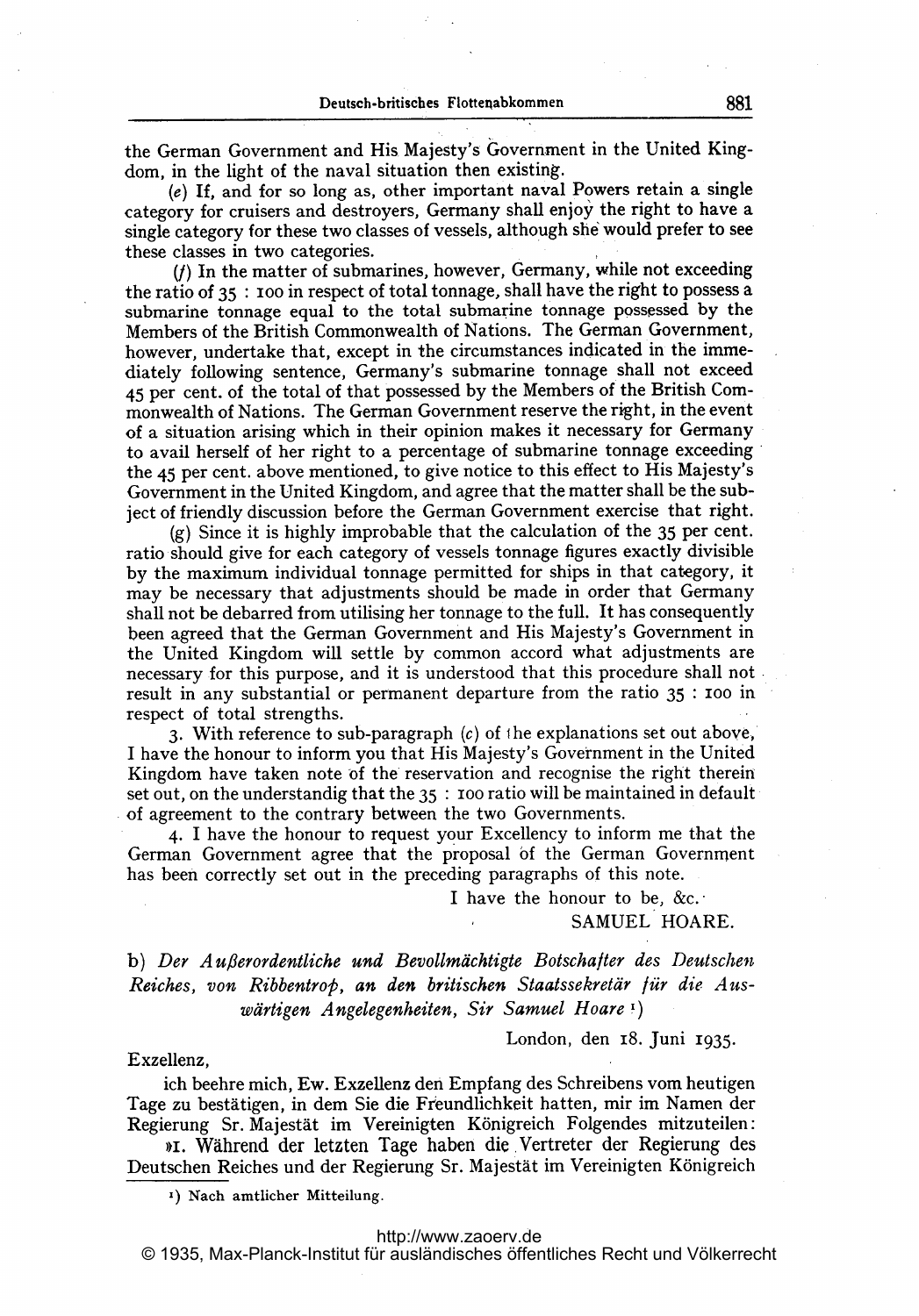Besprechungen abgehalten, deren Hauptzweck darin bestand, den Boden für eine allgemeine Konferenz zur Begrenzung der Seerüstungen vorzubereiten. Ich freue mich, Ew. Exzellenz nunmehr die formelle Annahme des Vorschlages der Regierung des Deutschen Reiches, der in diesen Besprechungen zur Erörterung gestanden hat, durch die Regierung Sr. Majestät im Vereinigten Königreich mitzuteilen, wonach die zukünftige Stärke der deutschen Flotte gegenüber der Gesamtflottenstärke der Mitglieder des Britischen Commonwealth im Verhältnis <sup>35</sup> : ioo stehen soll. Die Regierung Sr. Majestät im Vereinigten Königreich sieht diesen Vorschlag als einen außerordentlich wichtigen Beitrag zur zukünftigen Seerüstungsbeschränkung an. Weiterhin glaubt sie, daß die Einigung, zu der sie nunmehr mit der Regierung des Deutschen Reiches gelangt ist, und die sie als eine vom heutigen Tage ab gültige, dauernde und endgültige Einigung zwischen den beiden Regierungen ansieht, den Abschluß eines zukünftigen allgemeinen Abkommens über eine Seerüstungsbegrenzung zwischen allen Seemächten der Welt erleichtern wird. Die Regierung Sr. Majestät im Vereinigten Königreich stimmt weiterhin

den Erklärungen zu, die von den deutschen Vertretern im Laufe der kürzlich in London abgehaltenen Besprechungen bezüglich der Anwendungsmethode dieses Grundsatzes abgegeben wurden. Diese Erklärungen können folgender- maßen zusammengefaßt werden:

a) Das Stärkeverhältnis 35 : ioo soll ein ständiges Verhältnis sein, d. h. die Gesamttonnage der deutschen Flotte soll nie einen Prozentsatz von 35 der Gesamttonnage der vertraglich festgelegten Seestreitkräfte der Mitglieder des Britischen Commonwealth oder — falls in Zukunft keine vertraglichen des Britischen Commonweartn oder — aans in Zukunft keine vertragnchen<br>Begrenzungen dieser Tonnage bestehen sollten — einen Prozentsatz von 35 der tatsächlichen Gesamttonnage der Mitglieder des Britischen Commonwealth überschreiten.

b) Falls ein zukünftiger allgemeiner Vertrag über Seerüstungsbegrenzung die Methode der Begrenzung durch vereinbarte Stärkeverhältnisse zwischen den Flotten der verschiedenen Mächte nicht enthalten sollte, wird die Regierung des Deutschen Reiches nicht auf der Einfügung des in dem vorhergehenden Unterabsatz erwähnten Stärkeverhältnisses in einen solchen zukünftigen allgemeinen Vertrag bestehen, vorausgesetzt, daß die für die zukünftige Beschränkung der Seerüstungen darin etwa angenommene Methode derart ist, daß sie Deutschland volle Garantien gibt, daß dieses Stärkeverhältnis aufrechterhalten werden kann.

c) Das Deutsche Reich wird unter allen Umständen zu dem Stärkeverhältnis 35 : 100 stehen, d. h. dieses Stärkeverhältnis wird von den Baumaßnahmen anderer Länder nicht beeinflußt. Sollte das allgemeine Gleichgewicht der Seerüstung, wie es in der Vergangenheit normalerweise aufrechterhalten wurde, durch irgendwelche anormalen und außerordentlichen Baumaßnahmen anderer Mächte heftig gestört werden, so behält sich die Regierung des Deutschen Reiches das Recht vor, die Regierung Sr. Majestät im Vereinigten Königreich aufzufordern, die auf diese Weise entstandene neue Lage zu prüfen.

d) Die Regierung des Deutschen Reiches begünstigt auf dem Gebiete der Seerüstungsbegrenzungen dasjenige System, das die Kriegsschiffe in Kategorien einteilt, wobei die Höchsttonnage und / oder das Höchstkaliber der Geschütze für die Schiffe jeder Kategorie festgesetzt wird, und das die jedem Lande zustehende Tonnage nach Schiffskategorien zuteilt. Folglich ist die Regierung des Deutschen Reiches bereit, grundsätzlich und unter Vorbehalt des nachfolgenden Absatzes f), das  $35\%$ ige Stärkeverhältnis auf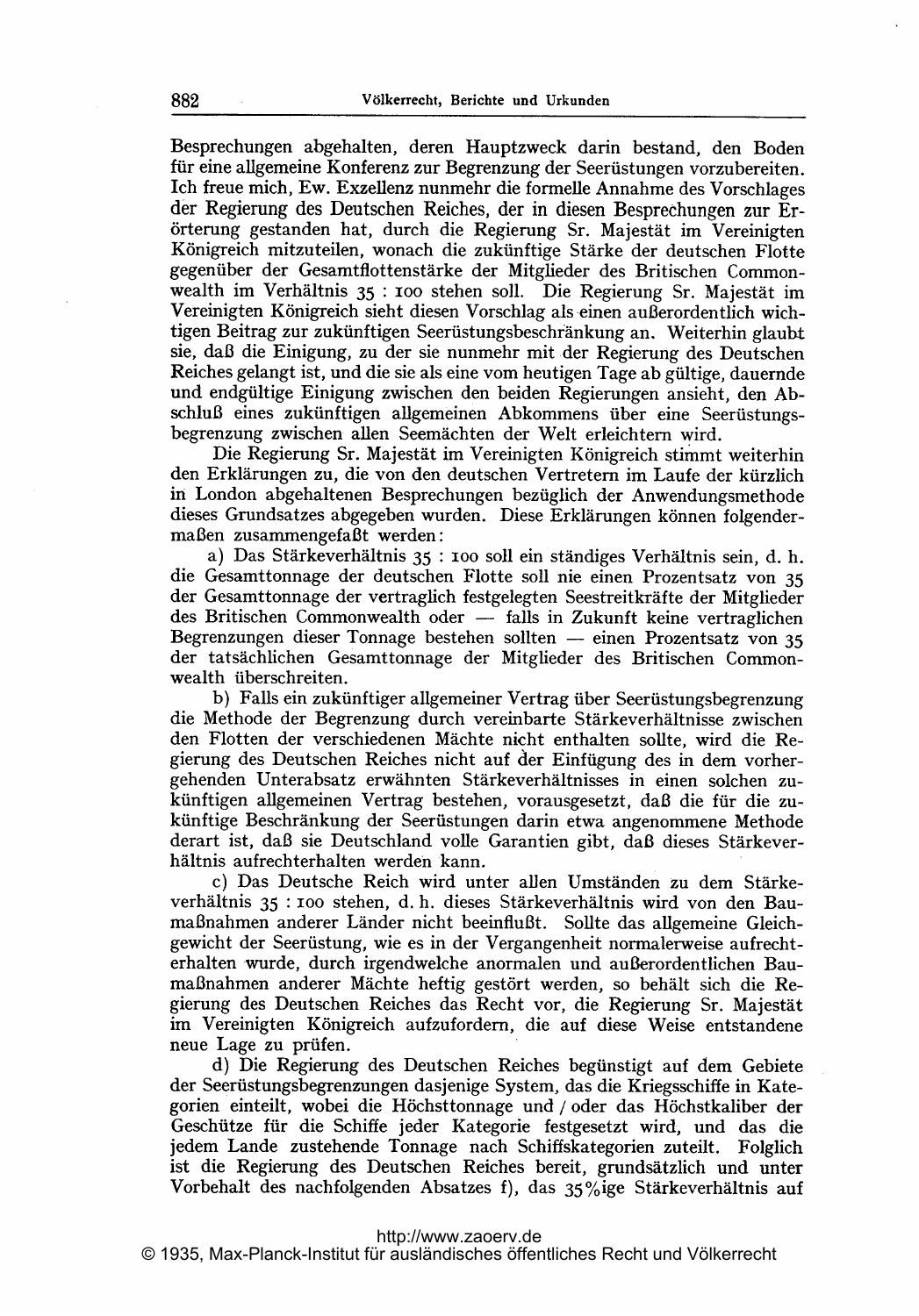die Tonnage in- jeder beizubehaltenden Schiffskategorie anzuwenden und jede Abweichung von diesem Stärkeverhältnis in einer oder mehreren Kategorien von den hierüber in einem zukünftigen allgemeinen Vertrag über Seerüstungsbeschränkung etwa getroffenen Vereinbarungen abhängig zu machen. Derartige Vereinbarungen würden auf dem Grundsatz beruhen, daß jede Erhöhung in einer Kategorie durch eine entsprechende Herabsetzung in anderen Kategorien auszugleichen wäre. Falls kein allgemeiner Vertrag über Seerüstungsbegrenzung abgeschlossen wird, oder falls der zukünftige allgemeine Vertrag keine Bestimmung über Kategorien-Beschränkung enthalten sollte, wird die Art und das Ausmaß des Rechtes der Regierung des Deutschen Reiches, das 35% ige Stärkeverhältnis in einer oder mehreren Kategorien abzuändern, durch Vereinbarung zwischen der Regierung des Deutschen Reiches und der Regierung Sr. Majestät im Vereinigten Königreich im Hinblick auf die dann bestehende Flottenlage geregelt.

e) Falls und solange andere bedeutende Seemächte eine einzige Kategorie für Kreuzer und Zerstörer behalten, hat das Deutsche Reich das Recht auf eine Kategorie für diese beiden Schiffsklassen, obgleich es für diese beiden Klassen zwei Kategorien vorziehen würde.

f) Hinsichtlich der Unterseeboote hat das Deutsche Reich jedoch das Recht, eine der Gesamt-Unterseebootstonnage der Mitglieder des Britischen Commonwealth gleiche Unterseebootstonnage zu besitzen, ohne jedoch das Stärkeverhältnis 35 : 100 hinsichtlich der Gesamttonnage zu überschreiten. Die Regierung des Deutschen Reiches verpflichtet sich indessen, außer unter den im folgenden Satz angegebenen Umständen, mit ihrer Unterseebootstonnage über 45 0/. der Gesamt-Unterseebootstonnage der Mitglieder des Britischen Commonwealth nicht hinauszugehen. Sollte eine Lage entstehen, die es nach Ansicht der Regierung des Deutschen Reiches notwendig macht, von ihrem Anspruch auf einen über die vorgenannten 45% hinausgehenden Prozentsatz Gebrauch zu machen, so behält sich die Regierung des Deutschen Reiches das Recht vor, der Regierung Sr. Majestät im Vereinigten Königreich davon Mitteilung zu machen, und ist damit einverstanden, die Angelegenheit zum Gegenstand freundschaftlicher Erörterungen zu machen, bevor sie dieses Recht ausübt.

g) Da es höchst unwahrscheinlich ist, daß die Berechnung des  $35\%$ igen Stärkeverhältnisses in jeder Schiffskategorie Tonnagezahlen ergibt, die genau teilbar sind durch die höchstzulässige Tonnage für Schiffe dieser Kategorie, kann es sich als notwendig herausstellen, daß Angleichungen vorgenommen werden müssen, damit das Deutsche Reich nicht daran verhindert wird, seine Tonnage voll auszunutzen. Es ist daher abgemacht worden, daß die Regierung des Deutschen Reiches und die Regierung Sr. Majestät im Vereinigten Königreich vereinbaren werden, welche Angleichungen zu diesem Zwecke erforderlich sind. Es besteht Einigkeit darüber, daß dieses Verfahren nicht zu erheblichen oder dauernden Abweichungen von dem Verhältnis <sup>35</sup> : <sup>100</sup> hinsichtlich der Gesamtflottenstärken führen soll.

3. Hinsichtlich Unterabschnitt c) der obigen Erklärungen habe ich die Ehre, Ihnen mitzuteilen, daß die Regierung Sr. Majestät im Vereinigten Königreich von dem Vorbehalt Kenntnis genommen hat und das darin erwähnte Rtcilt anerkennt, wobei Einverständnis darüber besteht, daß das Verhältnis 35 : ioo, falls zwischen den beiden Regierungen nichts Gegenteiliges vereinbart wird, aufrechterhalten bleibt.

Ich beehre mich, Ew. Exzellenz zu bestätigen, daß der Vorschlag der Regierung des Deutschen Reiches in dem vorstehenden Schreiben richtig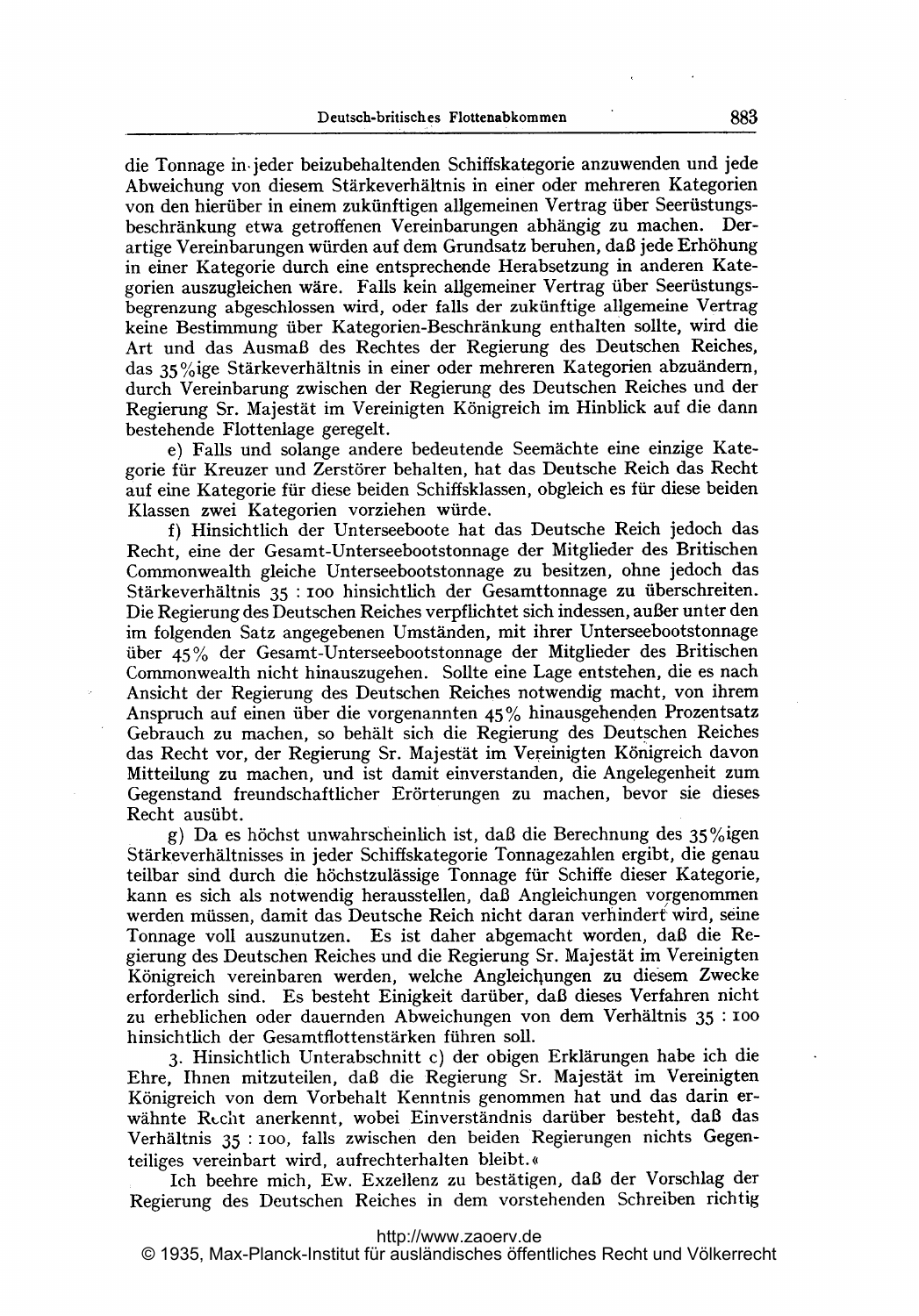wiedergegeben ist, und nehme gern davon Kenntnis, daß die Regierung Sr. Majestät im Vereinigten Königreich diesen Vorschlag annimmt.

Die Regierung des Deutschen Reiches ist auch ihrerseits der Ansicht, daß die Einigung, zu der sie nunmehr mit der Regierung Sr. Majestät im Vereinigten Königreich gelangt ist, und die sie als eine vom heutigen Tage ab gültige, dauernde und endgültige Einigung zwischen den beiden Regierungen ansieht, den Abschluß eines allgemeinen Abkommens über diese Fragen zwischen allen Seemächten der Welt erleichtern wird.

Genehmigen Ew. Exzellenz den Ausdruck meiner vorzüglichsten Hochachtung

> gez. von Ribbentrop Außerordentlicher und Bevollmächtigter Botschafter des Deutschen Reiches.

# Aires am 12. Juni  $1935<sup>1</sup>$ )

#### Protocole,

2. Protokoll zur Beendigung des Chaco-Krieges, unterzeichnet in Buenos<br>
Aires am 12. Juni 1935<sup>1</sup>)<br>
Protocole<br>
A Buenos-Ayres, le douze du mois de juin mil neuf cent trente-cinq,<br>
se sont réunis au Ministère des Affaires é A Buenos-Ayres, le douze du mois de juin mil neuf cent trente-cinq, se sont réunis au Ministère des Affaires étrangères et du Argentine, MM. le Dr. Luis A. Riart, ministre des Affaires étrangères de la Aires am 12. Juni 1935<sup>1</sup>)<br>
Protocole<br>
A Buenos-Ayres, le douze du mois de juin mil neuf cent trente-cinq,<br>
se sont réunis au Ministère des Affaires étrangères et du Culte de la République<br>
Argentine, MM. le Dr. Luis A. Ri République du Paraguay et le Dr. Tomás Manuel Elío, ministre des Affaires sion de médiation constituée pour faciliter la solution du différend existant entre la R6publique du Paraguay et la R6publique de Bolivie, ä savoir:

M. le Dr. Carlos Saavedra Lamas, ministre des Affaires étrangères et du Culte de la République Argentine, M. le Dr. José Carlos de Macedo Soares, ministre des Affaires étrangères de la République des Etats-Unis du Brésil, et M. le Dr. José Bonifacio de Andrada e Silva, ambassadeur des Etats-Unis du Brésil; M. le Dr. Luis Alberto Cariola, ambassadeur de la République du Chili et M. le Dr. Félix Nieto del Río, délégué spécial plénipotentiaire de la R6publique du Chili; M. Alexander Wilbourne Weddell, ambassadeur des Etats-Unis d'Amérique et M. Hugh Gibson, ambassadeur spécial plénipotentiaire des Etats-Unis d'Amérique; M. le Dr. Felipe Barreda Laos, ambassadeur<br>de la République du Pérou et M. le Dr. Eugenio Martínez Thédy, ambassadeur de la R6publique Orientale de l'Uruguay. les ministres des Affaires et M. Hugh Gibson, ambassadeur spécial plénipotentiaire des Etats-Unis d'Amérique; M. le Dr. Felipe Barreda Laos, ambassadeur de la République du Pérou et M. le Dr. Eugenio Martínez Thédy, ambass

Après avoir produit leurs pleins pouvoirs trouvés en bonne et due forme, République de Bolivie ont décidé, sous les auspices de ladite Commission de médiation, d'arrêter, sous réserve de l'acceptation de leurs gouvernements respectifs, les bases suivantes:

I.

Demander au groupe médiateur de prier le Président de la République Argentine de convoquer immédiatement la Conférence de la Paix, aux fins suivantes:

I. Ratifier solennellement le présent Accord.

2. Résoudre les questions pratiques qui viendraient à se poser lors

1) Wiedergegeben in der französischen Übersetzung des spanischen Originaltextes in S. d. N., Journal Officiel 1935, S. 901 ff.

#### <http://www.zaoerv.de>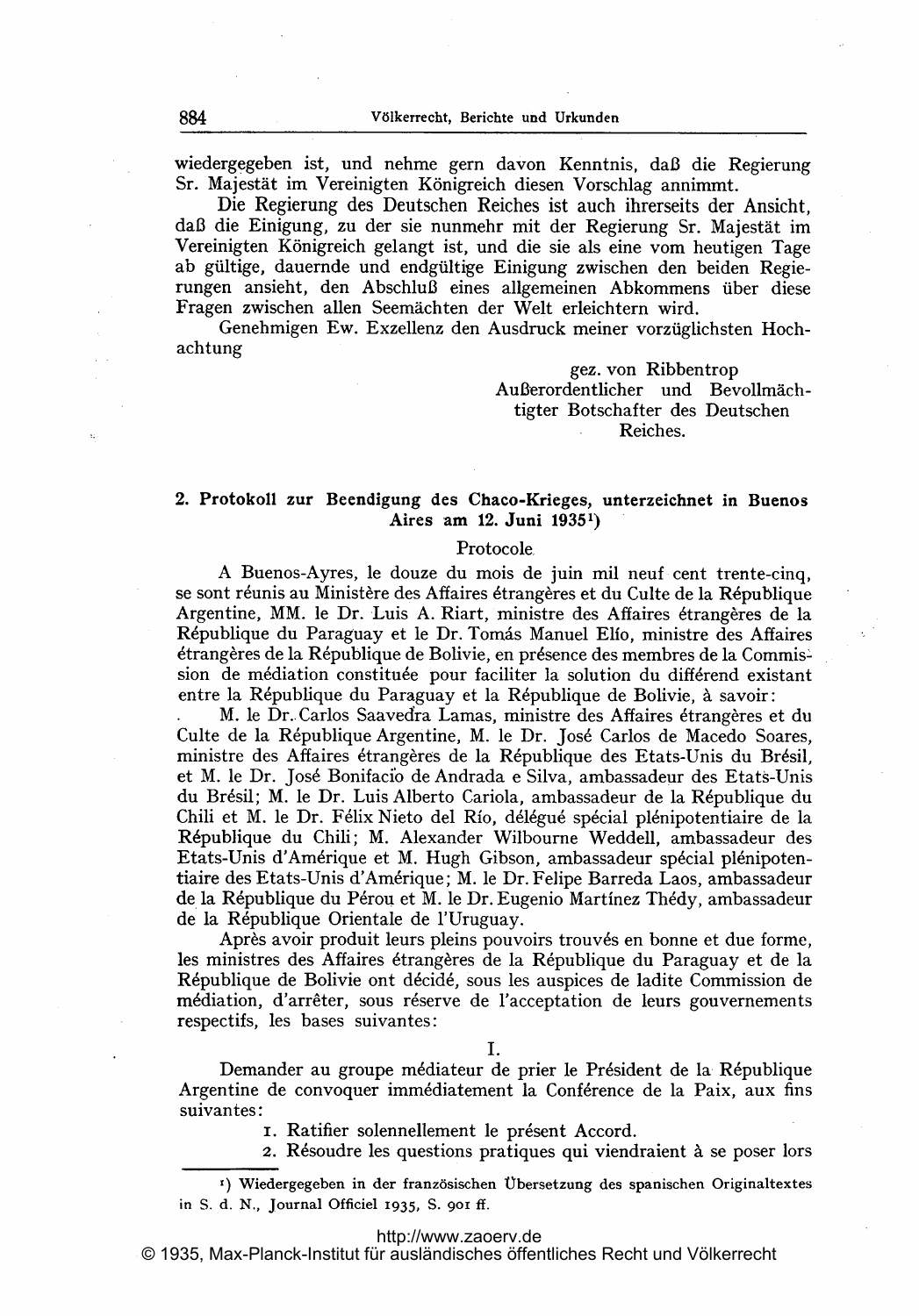de l'application des mesures de sécurité adoptées pour la cessation des hostilités.

3. Promouvoir le règlement des différends entre le Paraguay et la Bolivie par accord direct entre les parties, 6tant entendu que le Paraguay et la Bolivie, au cas où les négociations directes n'aboutiraient pas, assument par le présent accord l'obligation de résoudre les différends du Chaco au moyen de l'arbitrage de droit, en désignant dès maintenant comme arbitre la Cour permanente de justice internationale de La Haye.

La Conférence de la Paix mettra fin aux négociations directes, si elle juge le moment venu de déclarer qu'il n'est pas possible, par ce moyen, d'arriver à un règlement définitif; dans ce cas, on passera à la conclusion, par accord entre les parties, du compromis d'arbitrage, la Conférence de la Paix ne pouvant mettre fin à ses fonctions tant que ce compromis d'arbitrage n'aura pas 6t6 d6finitivement conclu.

4. Promouvoir, au moment où elle le jugera opportun, l'accord entre les Parties au sujet de 1'6change et du rapatriement des prisonnniers, sur la base des usages et des principes du droit international.

5. Etablir un régime de transit, de commerce et de navigation tenant compte de la position géographique des parties.

6. Promouvoir l'établissement de facilités et la conclusion d'accords de divers genres destinés à favoriser le développement des deux pays belligérants.

7. La Conférence de la Paix constituera une commission internationale qui rendra un verdict sur les responsabilités de tout ordre et de tout genre provenant de la guerre. Si les conditions de ce verdict ne sont pas acceptées par une des parties, la question sera tranchée définitivement par la Cour permanente de justice internationale de La Haye. Les Gouvernements de la Bolivie et du Paraguay s'engagent à obtenir, dans un délai de dix jours à compter de la date du présent Accord, son approbation législative.

## и.

La cessation définitive des hostilités sur la base des positions actuelles des armées belligérantes. Les positions des armées aux prises seront déterminées de la manière suivante:

 $a)$  Une trêve de douze jours est consentie, afin qu'une commission militaire neutre, formée de représentants des nations médiatrices, fixe des lignes intermédiaires des positions des armées belligérantes.

La trêve commencera à 24 heures, méridien de Cordoba, du jour où la Commission militaire neutre, transportée sur le théâtre des opérations, se considérera prête à entreprendre sa mission.

La Commission militaire neutre entendra les 6tats-majors des belligérants pour déterminer la ligne de séparation des armées et décidera des points sur lesquels il y aurait désaccord. Lorsque sa tâche aura été accomplie, elle en avisera la Conférence de la Paix.

 $b)$  Quand la trêve prévue au paragraphe  $a)$  viendra à expiration, la Conférence de la Paix la prolongera jusqu'à l'exécution totale des mesures de sécurité prévues à l'article III.

 $c)$  La Commission militaire neutre apportera à la ligne de séparation des armées les modifications conseillées par l'expérience, après avoir entendu les états-majors des belligérants.

# <http://www.zaoerv.de>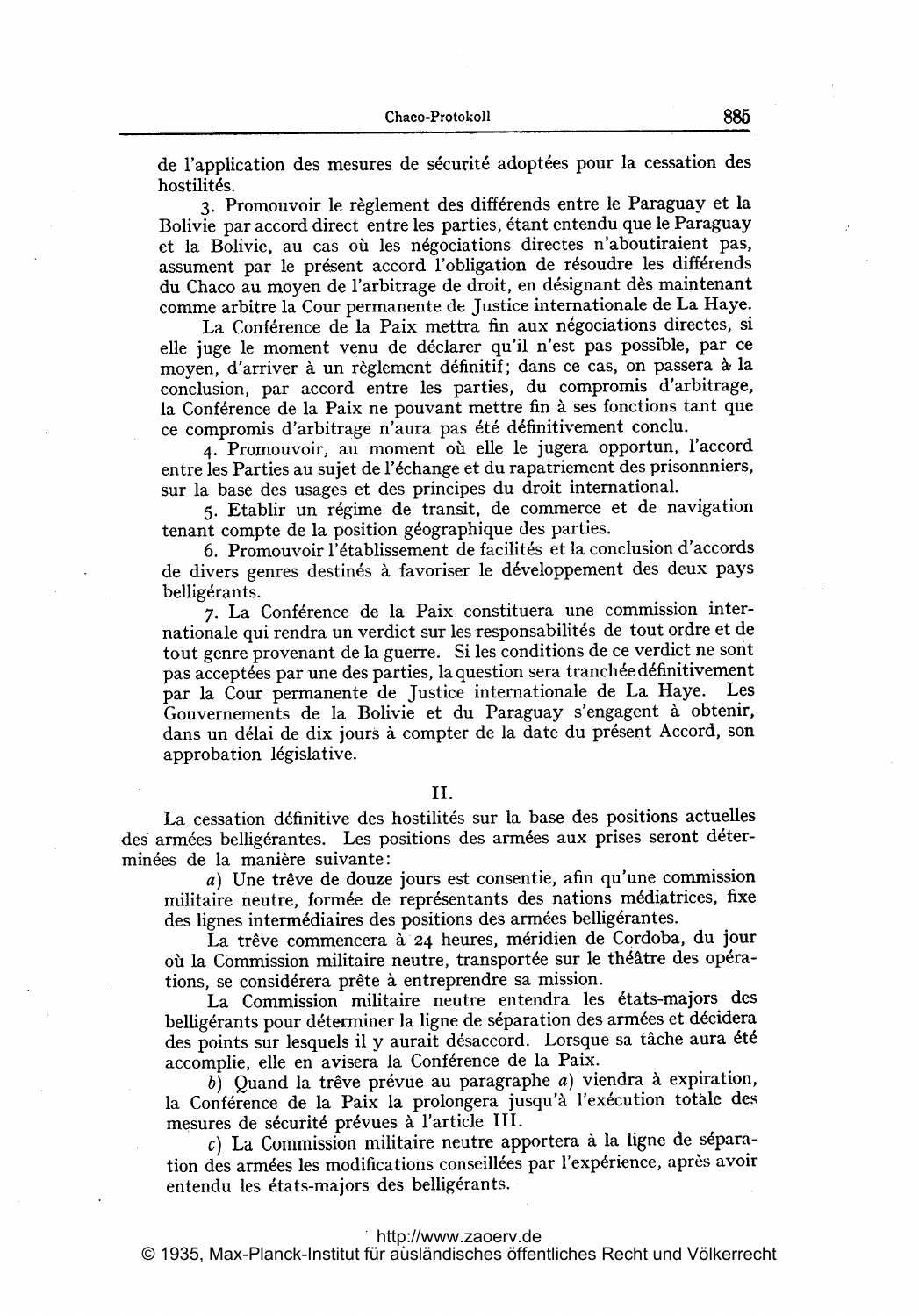$d$ ) Les lignes de séparation des armées pendant la trêve et sa prolongation seront maintenues sous la garantie de la Conférence de la Paix et, à cette fin, la Commission militaire neutre les surveillera et les contr6lera.

# III.

L'adoption des mesures de sécurité suivantes:

r. La démobilisation des armées belligérantes dans un délai de quatre-vingt-dix jours à partir de la date de la fixation de la ligne de séparation des armées à laquelle se réfère l'article II, suivant les modalités qui seront établies par la Commission militaire neutre après avoir entendu les états-majors des belligérants et jusqu'à la limite fixée au paragraphe suivant.

2. La réduction des effectifs militaires au chiffre maximum de cinq mille hommes.

3. L'obligation de ne pas procéder à de nouvelles acquisitions de matériel de guerre, à l'exception du matériel de remplacement indispensable, jusqu'à la conclusion du traité de paix.

4. En signant devant les m6diateurs le pr6sent Accord, les parties prennent un engagement de «non-agression». Il incombera à la Commission militaire neutre de contrôler l'exécution de mesures de sécurité jusqu'à ce qu'elles soient effectives dans leur totalité. Lorsqu'elles jusqu'à ce qu'elles soient effectives dans leur totalité. Lorsqu'elles<br>auront été entièrement réalisées, la Conférence de la Paix déclarera la<br>guerre terminée. Dès qu'aura commencé, sur le théâtre des opérations, l'exécution de mesures de sécurité et de garantie militaires, lesquelles devront être exécutées en totalité dans un délai maximum de quatrevingt-dix jours sans interruption, commencera également et en même temps l'étude des différends, et la Conférence de la Paix remplira les fonctions spécifiées à l'article I.

#### IV.

La déclaration du 3 août 1932, relative aux acquisitions territoriales, est reconnue par les belligérants.

## V.

En hommage aux sentiments d'humanité des belligérants et des médiateurs, le feu est suspendu à partir du 14 juin, 12 heures (méridien de Cordoba).

En foi de quoi ils souscrivent d'un commun accord, conjointement avec les représentants des Etats médiateurs et en double exemplaire, au présent Protocole et y apposent leur cachet et leur signature à la date et au lieu indiqués ci-dessus.

|                              | $(Sign\acute{e})$ Luis A. Riart.   |
|------------------------------|------------------------------------|
|                              | Tomás M. Elío.                     |
|                              | Carlos Saavedra Lamas.             |
|                              | José Carlos de Macedo Soares.      |
|                              | José Bonifacio de Andrada e Silva. |
|                              | Luis Alberto Cariola.              |
|                              | F. Nieto del Río.                  |
| (Signé) Oscar Ibarra García, | Alexander W. Weddell.              |
| Sous-Secrétaire aux          | Hugh Gibson.                       |
| Affaires étrangères.         | Felipe Barreda Laos.               |
|                              | Eugenio Martínez Thédy.            |

<http://www.zaoerv.de>